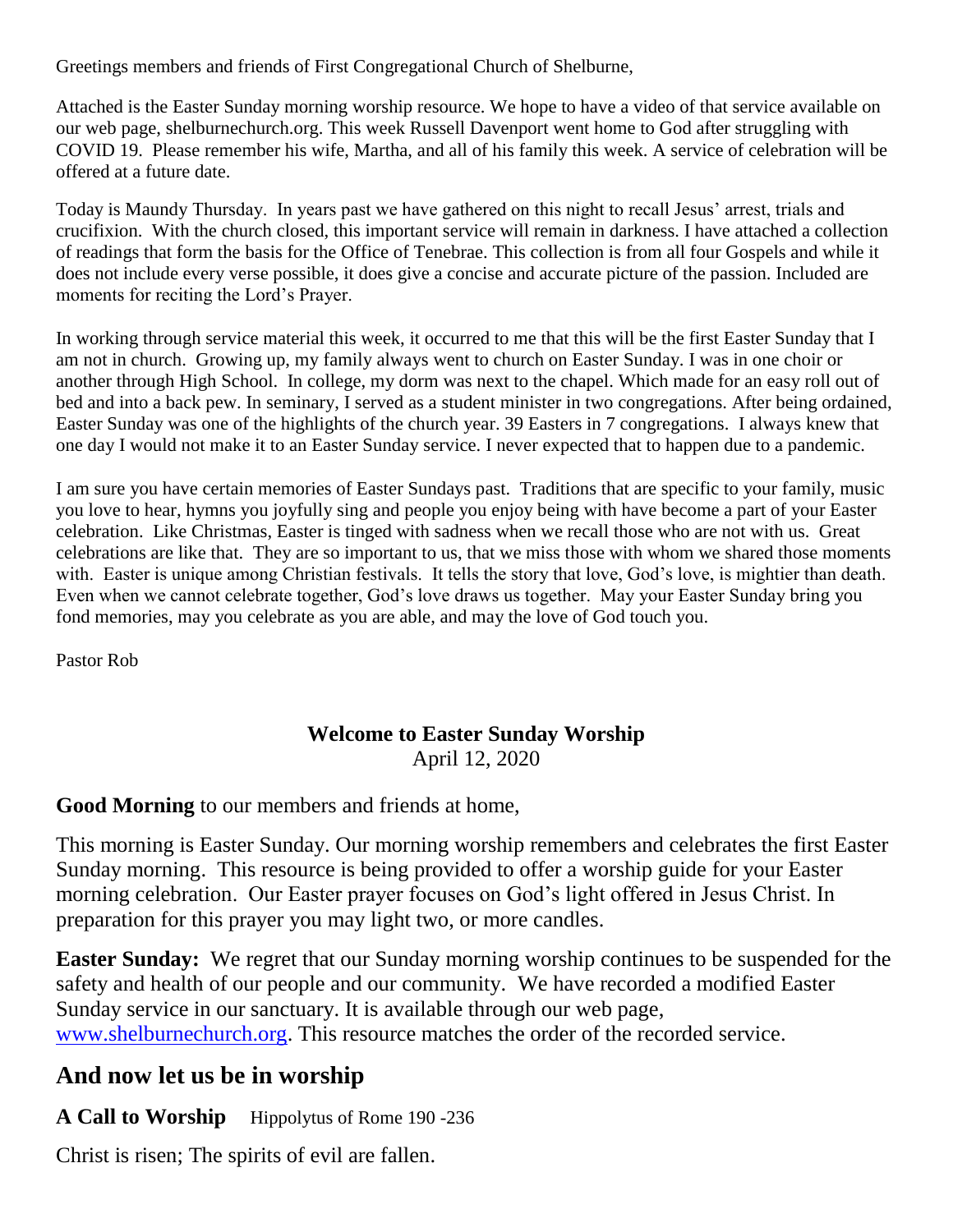# **Morning Prayer & the Lord's Prayer Church of Scotland**

Lord Jesus Christ, we greet you. The cross has not defeated you. The grave has not kept you silent. At the first dew of the morning, you met our sister Mary, and called her by her name. We are your family and friends, and though numbed by your death and aware of our complicity in it, we come hesitantly but gladly, to confirm the rumor that you are alive. Meet us as you met Mary, with gentleness and resolution. Speak our names quietly in our hearts, that we may proclaim your name boldly on our lips as we prayer the prayer you did teach, saying…… *Our Father, who art in heaven, hallowed be thy name. Thy kingdom come, thy will be done, on earth as it is in heaven. Give us this day our daily bread and forgive us our debts as we forgive our debtors. And lead us not into temptation but deliver us from evil. For thine is the kingdom and the power and the glory forever. Amen.*

## **Easter Gospel:** John 20:1-18

All four Gospels tell the story of the resurrection of Christ. While they all agree on the resurrection, there are differences between them. Matthew, Mark and John all have Mary Magdalene going to the tomb. Luke simply says*, the women*, without mentioning any names. Matthew and John both have Jesus saying something at the tomb. Mark and Luke leave any conversation out of their versions. Of the two that have Jesus speaking, only John has the touching narrative of Mary weeping. Our text for today may be read in unison or as a responsive lesson.

Early on the first day of the week, while it was still dark, Mary Magdalene came to the tomb and saw that the stone had been removed from the tomb. So she ran and went to Simon Peter and the other disciple, the one whom Jesus loved, and said to them, "They have taken the Lord out of the tomb, and we do not know where they have laid him."

#### **Then Peter and the other disciple set out and went toward the tomb. The two were running together, but the other disciple outran Peter and reached the tomb first.**

He bent down to look in and saw the linen wrappings lying there, but he did not go in. Then Simon Peter came, following him, and went into the tomb. He saw the linen wrappings lying there, and the cloth that had been on Jesus' head, not lying with the linen wrappings but rolled up in a place by itself.

#### **Then the other disciple, who reached the tomb first, also went in, and he saw and believed; for as yet they did not understand the scripture, that he must rise from the dead. Then the disciples returned to their homes.**

But Mary stood weeping outside the tomb. As she wept, she bent over to look into the tomb; and she saw two angels in white, sitting where the body of Jesus had been lying, one at the head and the other at the feet. They said to her, "Woman, why are you weeping?"

**She said to them, "They have taken away my Lord, and I do not know where they have laid him." When she had said this, she turned around and saw Jesus standing there, but she did not know that it was Jesus.**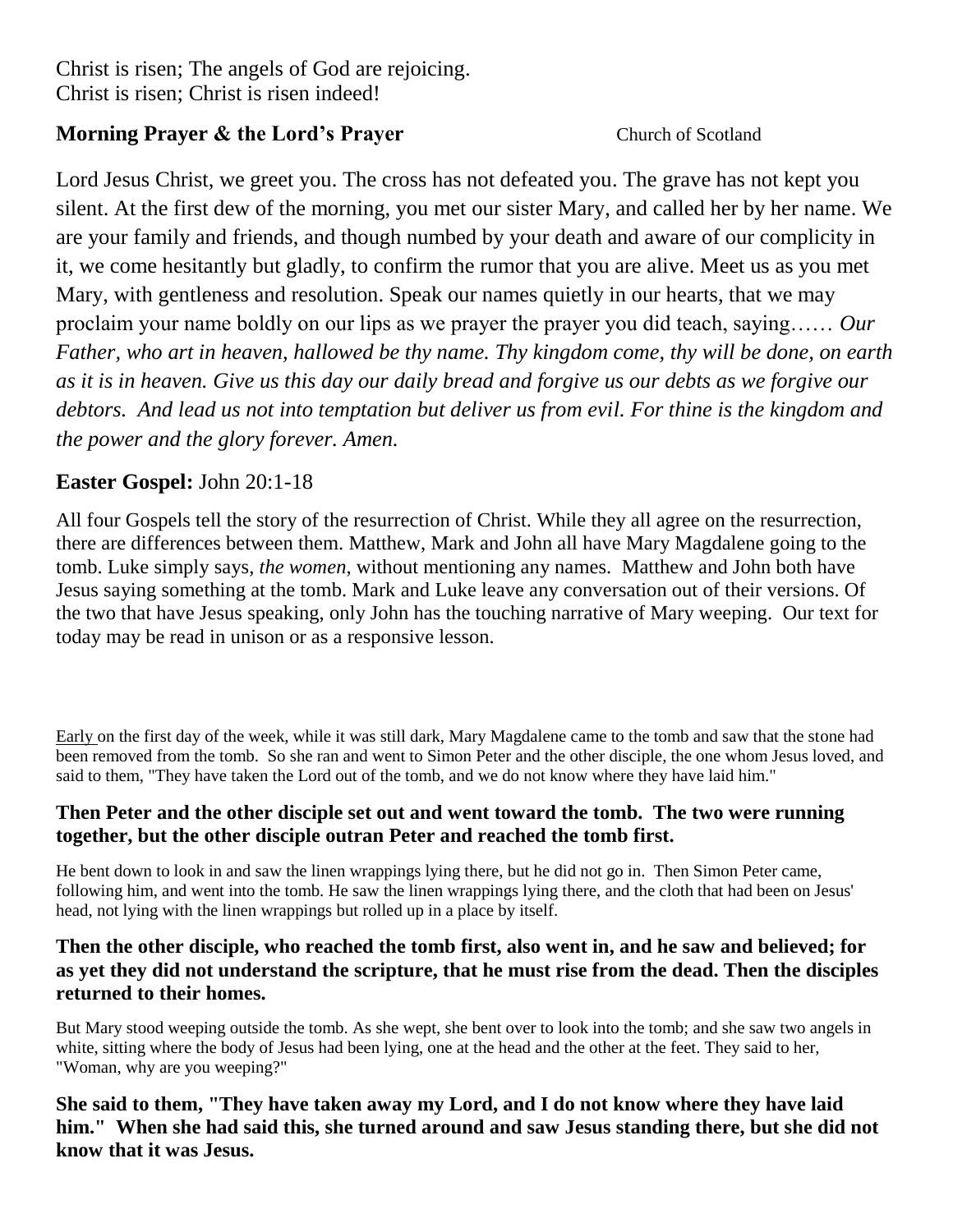Jesus said to her, "Woman, why are you weeping? Whom are you looking for?" Supposing him to be the gardener, she said to him, "Sir, if you have carried him away, tell me where you have laid him, and I will take him away."

#### **Jesus said to her, "Mary!"**

She turned and said to him in Hebrew, "Rabbouni!" (which means Teacher).

#### **Jesus said to her, "Do not hold on to me, because I have not yet ascended to the Father. But go to my brothers and say to them, 'I am ascending to my Father and your Father, to my God and your God.'"**

Mary Magdalene went and announced to the disciples, "I have seen the Lord"; and she told them that he had said these things to her.

Here ends the reading of the Gospel according to John. May God grant us wisdom and understanding. Please take a moment to reflect on this story of Easter morning. Give some thought to how this story has entered your life. A brief set of Easter notes are included at the end of the service.

## **Prayers of Easter**

The following prayer is a series of petitions and intercessions that all begin with the same two verses and are linked together by similar endings. You may wish to say one and pause before moving onto the next. When the series concludes there is time for silent prayer and meditation.

### **Let us be in Prayer**

We light these candles for you, Lord, on the day of your rising. Let their light scatter the darkness. May they remind us of your sacrifice. May they illuminate your path to the cross for us to see. May these candles bring to us the patient light of hope. May they join many other lights for those who wait in the hope of new life.

We light these candles for you, O Lord on the day of your rising. May their light scatter the darkness. May their flame be a symbol of your victory over death. May their burning be a sign of our faith. May they join many other lights in celebration of your resurrection.

We light these candles for you, Lord, on the day of your rising. May their light scatter the darkness. May they serve as prayers for those we love; our families and friends, those in peril, those who mourn. those in need of your healing touch, those who have gone before us, those who will come after us, men and women all the children. May they join many other lights in celebration of your love.

We light these candles for you, Lord, on the day of your rising. May their light scatter the darkness. May their flame protect the innocent in conflict; the children; boys and girls, their parents and neighbors, men and women, those who suffer the loss of home and community, loss of loved ones, loss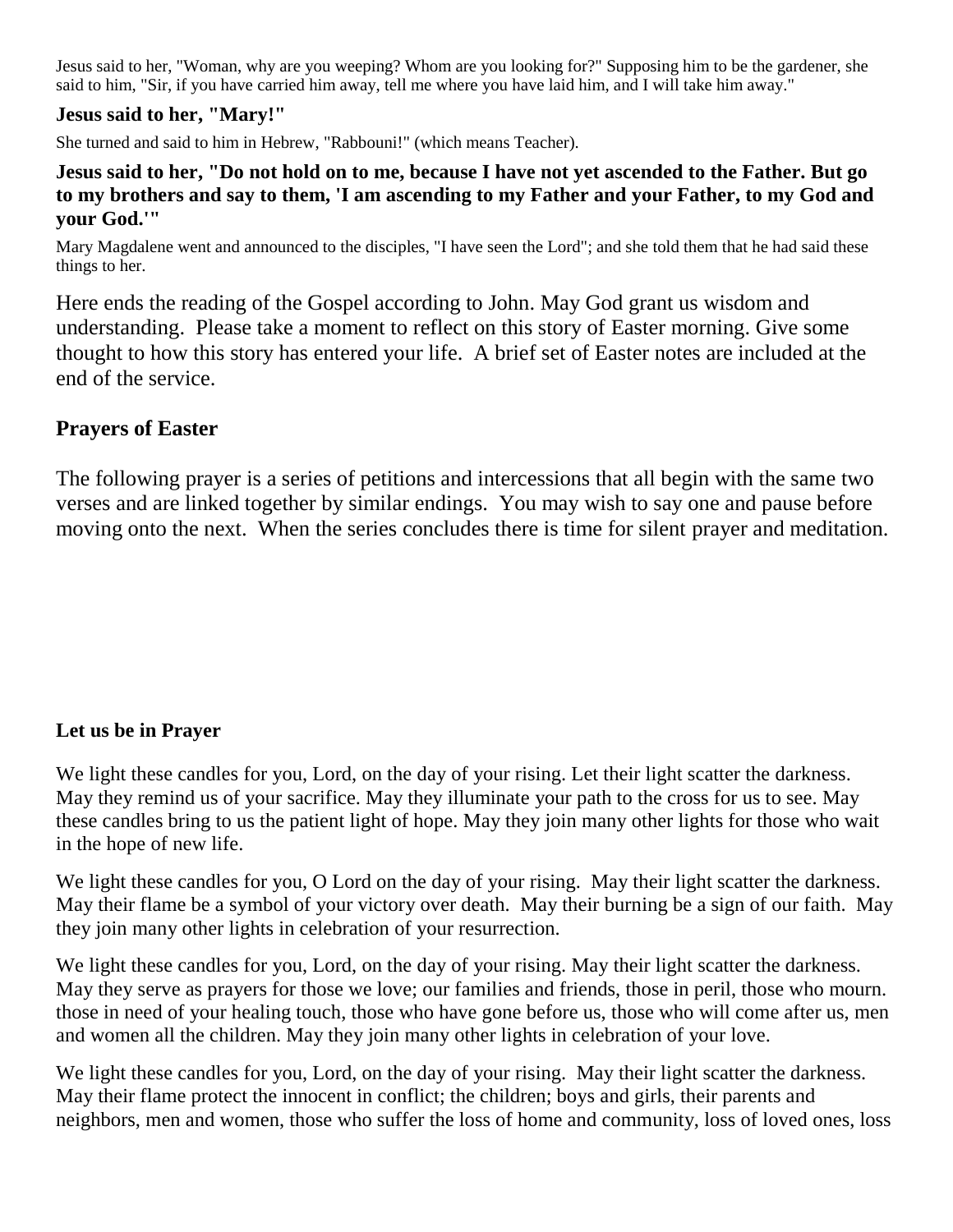of food and clothing, loss of hope. May these burning flames be a symbol of our care. May they join many other lights in celebration of your compassion.

We light these candles for you, Lord, on the day of your rising. May their light scatter the darkness. May our lives be lights of peace to our world. May our lives always point to you, The Prince of Peace. May we seek your serenity in times of trial and times of rejoicing. Let these candles burn as sign of peace offered to you. May they join many other lights in celebration of your peace.

We light these candles for you, Lord, on the day of your rising. May their light scatter the darkness. May we come to you now with our prayers of thanksgiving and praise, our prayers of concern and intercession. We pray that your peace may fill us in this time of meditation……... All blessings honor and power be unto you, your Christ and you Holy Spirit. Amen.

#### **Benediction:** Isaiah 43

*Do not be afraid, for I have redeemed you. I have called you by your name, you are mine. When you go through deep waters and great trouble, I will be with you. When you go through rivers of difficulty, you will not drown! When you walk through the fire of oppression, you will not be burned; the flames will not consume you. For I am the Lord, your God. Amen.*

Notes on the text

There are many ways we can reflect upon the event of Easter. We can focus on Mary Magdalene, or on the disciples. We can raise up the similarities between resurrection and the coming of Spring. We can consider what Jesus did and what the resurrection means. For this Easter, I have come to the conclusion that Easter is the story of how God, through Jesus, brings new life and new hope even in the darkest of places. It is that beautiful story of life being snatched from the grave. Of love being mightier than death. Given the pandemic that continues to have the world in its grip, this message takes on a more immediate tone. This immediacy and urgency has always been a part of human history. Our literary works, our art, our dramas all have the life from death plot. The Bible seems to have it as a central theme. Bringing new life and hope in the midst of chaos.

In recent times it has become a habit to include #44, the *Hallelujah Chorus* from Handel's *Messiah* in the Christmas portion of that work. I suspect, but do not know with certainty, that this is often done because of the sheer magnitude and familiarity of that chorus. Not to mention more performances of the Christmas portion take place than the Easter sections. I believe, with